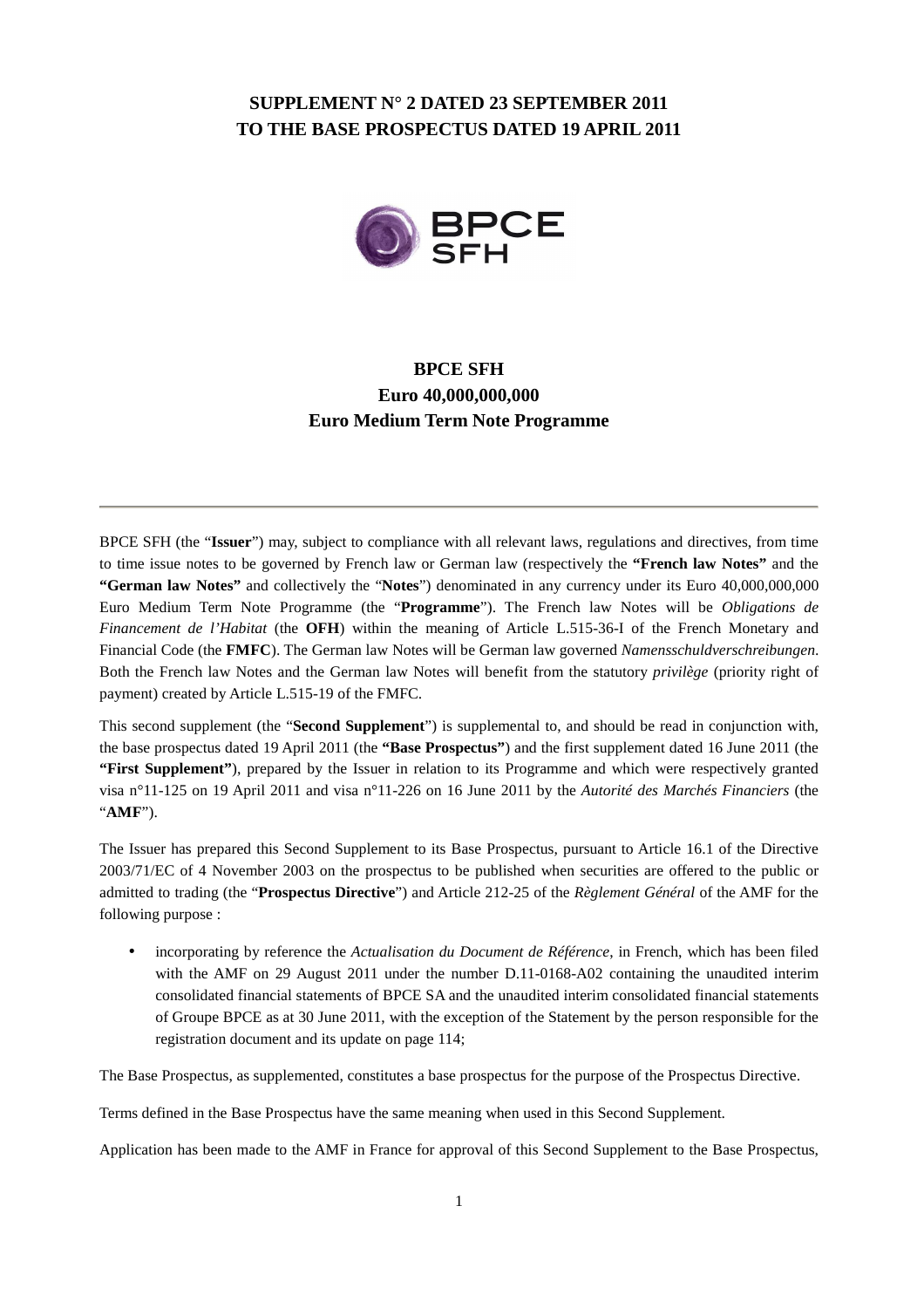in its capacity as competent authority pursuant to Article 212-2 of its *Règlement Général*.

Save as disclosed in this Second Supplement, no other significant new factor, material mistake or inaccuracy relating to the information included in the Base Prospectus has arisen or been noted, as the case may be, since the publication of the Base Prospectus. To the extent that there is any inconsistency between (a) any statement in this Second Supplement and (b) any other statement in, or incorporated by reference in, the Base Prospectus, the statements in (a) above will prevail.

To the extent applicable, and provided that the conditions of Article 212-25 I of the *Règlement Général* of the AMF are fulfilled, investors who have already agreed to purchase or subscribe for Notes to be issued under the Programme before this Second Supplement is published, have the right, according to Article 212-25 II of the *Règlement Généra*l of the AMF, to withdraw their acceptances within a time limit of minimum two working days after the publication of this Second Supplement.

Copies of this Second Supplement (a) may be obtained free of charge at the registered office of the Issuer (BPCE SFH Service Emissions - 50, avenue Pierre Mendès France – 75201 Paris Cedex 13) and (b) will be made available on the websites of the Issuer (www.bpce.fr) and of the AMF (www.amf-france.org).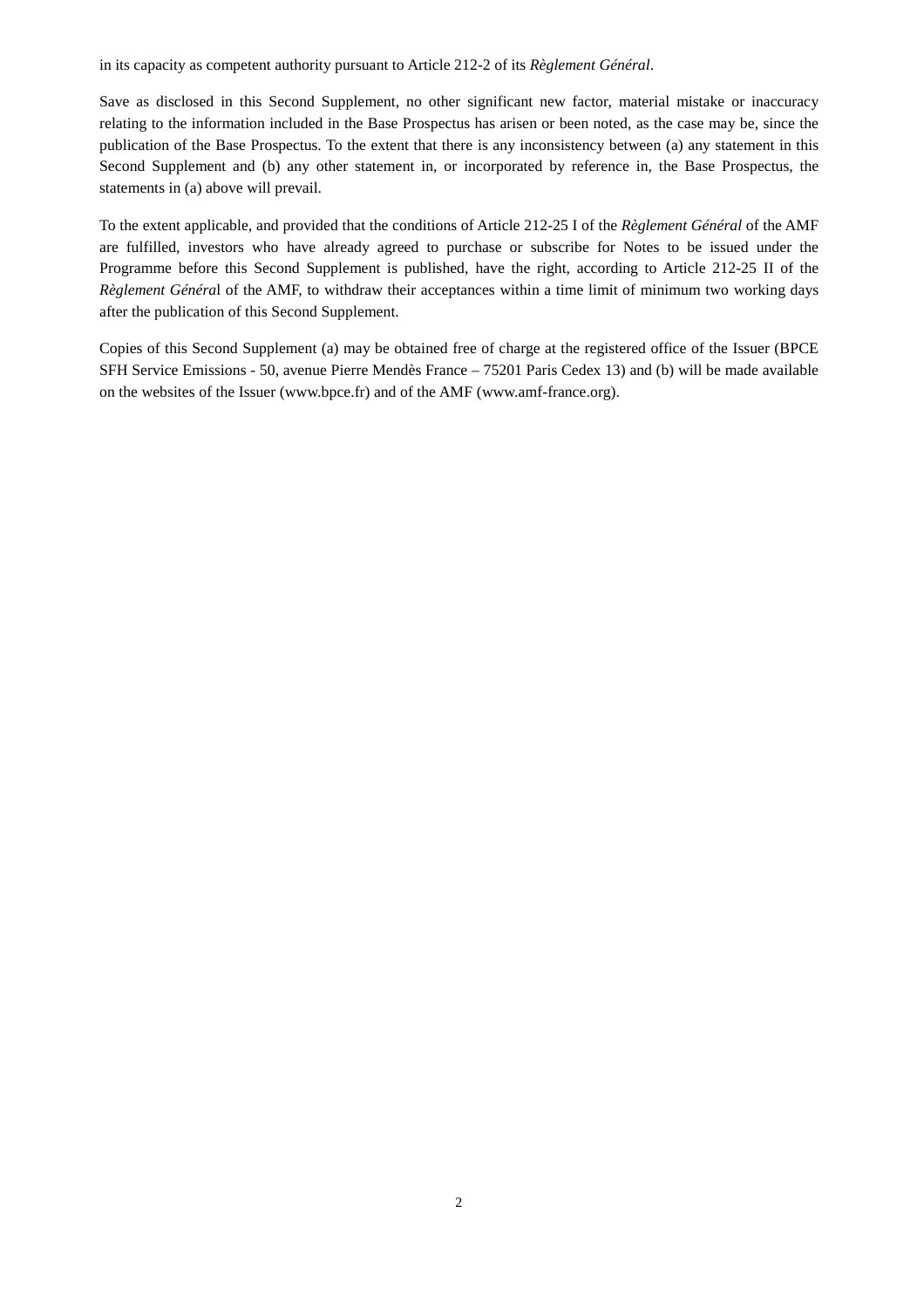# **1. Incorporation by reference**

The information incorporated by reference above is available as follows :

| Second Actualisation du Document de Référence (French language)                                     | <b>Page Number</b> |
|-----------------------------------------------------------------------------------------------------|--------------------|
| Rapport d'activité semestriel au 30 juin 2011                                                       | $4 - 20$           |
| Gestion des risques                                                                                 | 21-39              |
| Comptes consolidés résumés IFRS du Groupe BPCE au 30 juin 2011                                      |                    |
| Etats financiers consolidés du Groupe BPCE                                                          | $44 - 50$          |
| Annexe aux états financiers du Groupe                                                               | 51-74              |
| Rapport des commissaires aux comptes sur l'information financière semestrielle du<br>Groupe BPCE    | 75-76              |
| Comptes consolidés résumés IFRS du Groupe BPCE SA au 30 juin 2011                                   |                    |
| Etats financiers consolidés du Groupe BPCE SA                                                       | 77-83              |
| Annexe aux états financiers du Groupe                                                               | 84-108             |
| Rapport des commissaires aux comptes sur l'information financière semestrielle du<br>Groupe BPCE SA | 109-110            |